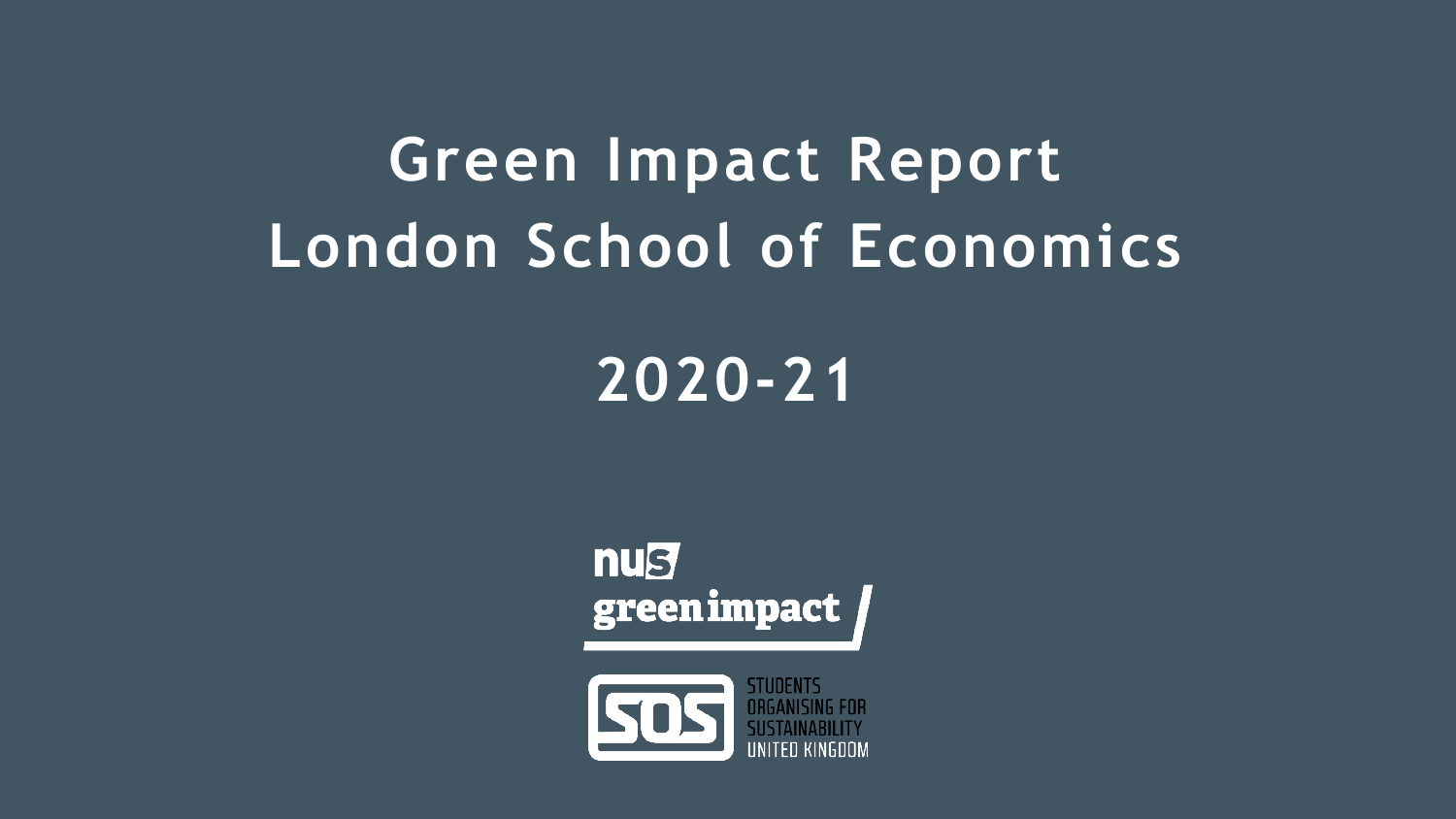**Thank you so much for everything you've put into Green Impact this year. We're really proud of what the programme's achieved, and hope that you are too.** 

**This document confirms your achievements this year, lets you know about the combined impact of teams across the organisation, and updates you on what's going on with Green Impact internationally.**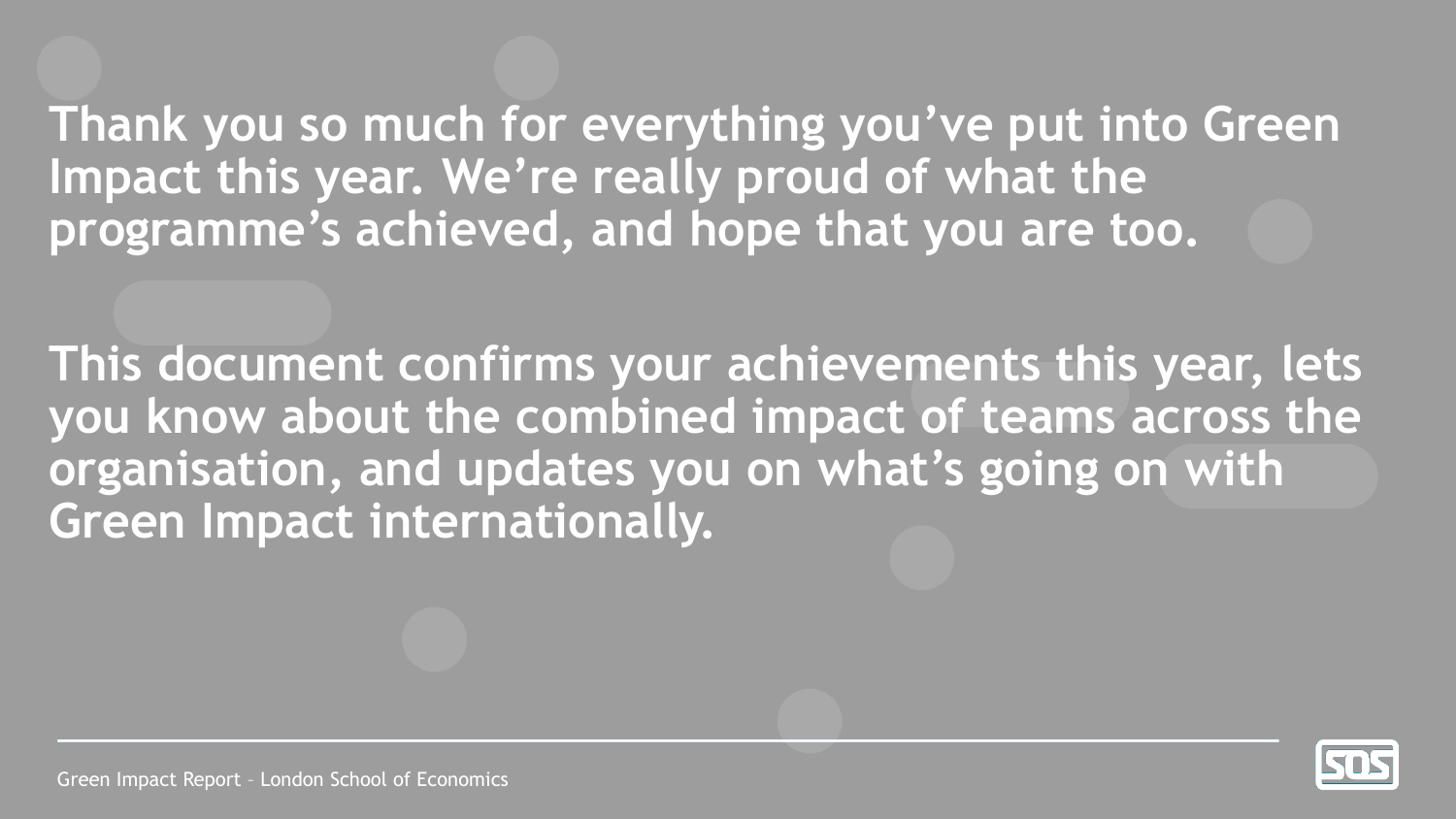#### GREEN IMPACT IS A CHANGE AND ENGAGEMENT PROGRAMME



Green Impact helps people understand sustainability and social responsibility, shows them what they can do to make a difference, and supports them in achieving these actions.

It has been developed using social change theory and our expertise to produce a model that works year-after-year. It covers the whole sustainability agenda and is based on the themes of continual improvement, collaboration and meaningful change to establish new social norms and inspire people with the skills and passion needed to make a difference.

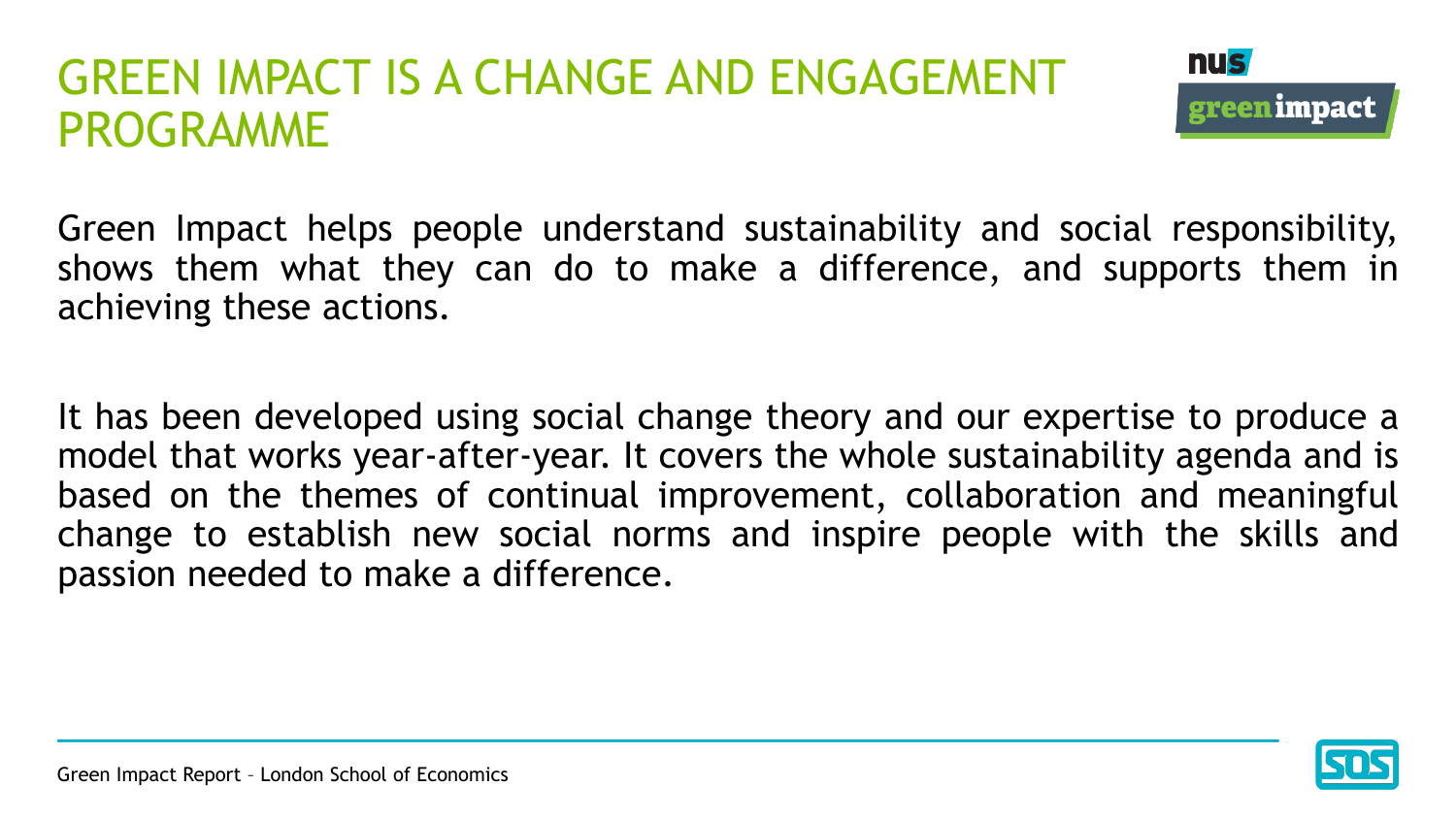### YOU'RE PART OF A MOVEMENT

#### **nus** greenimpact



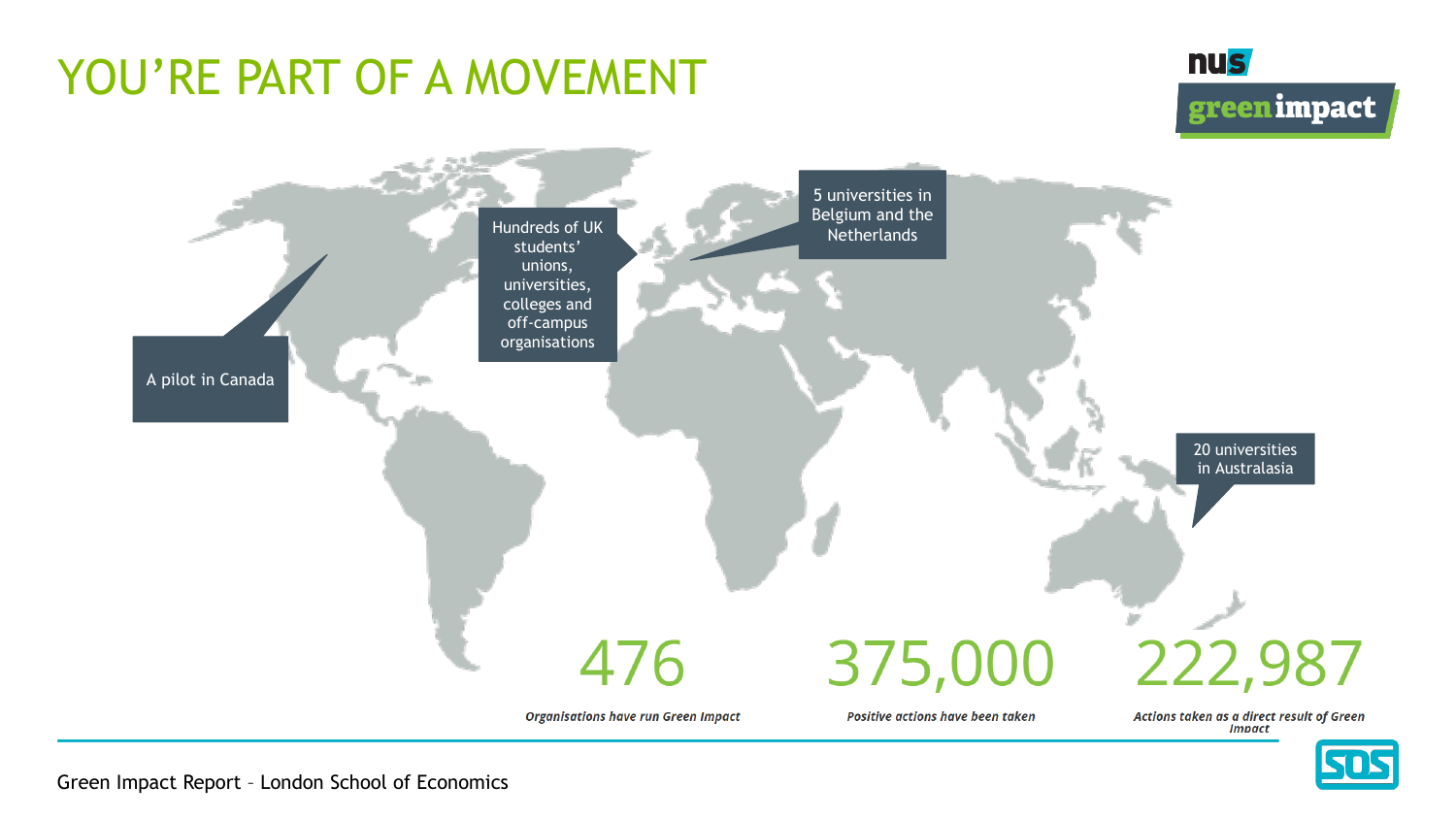#### STUDENTS GAIN INVALUABLE SKILLS AND EXPERIENCE IN LEADING FOR A SUSTAINABLE WORLD

\*





Auditors feel their experience will have a positive impact on their employability

Auditors feel a sense of being part of something



students have been trained as auditors and project assistants

\*Figures from our Green Impact student evaluation survey

\*

88.42%

81.4%

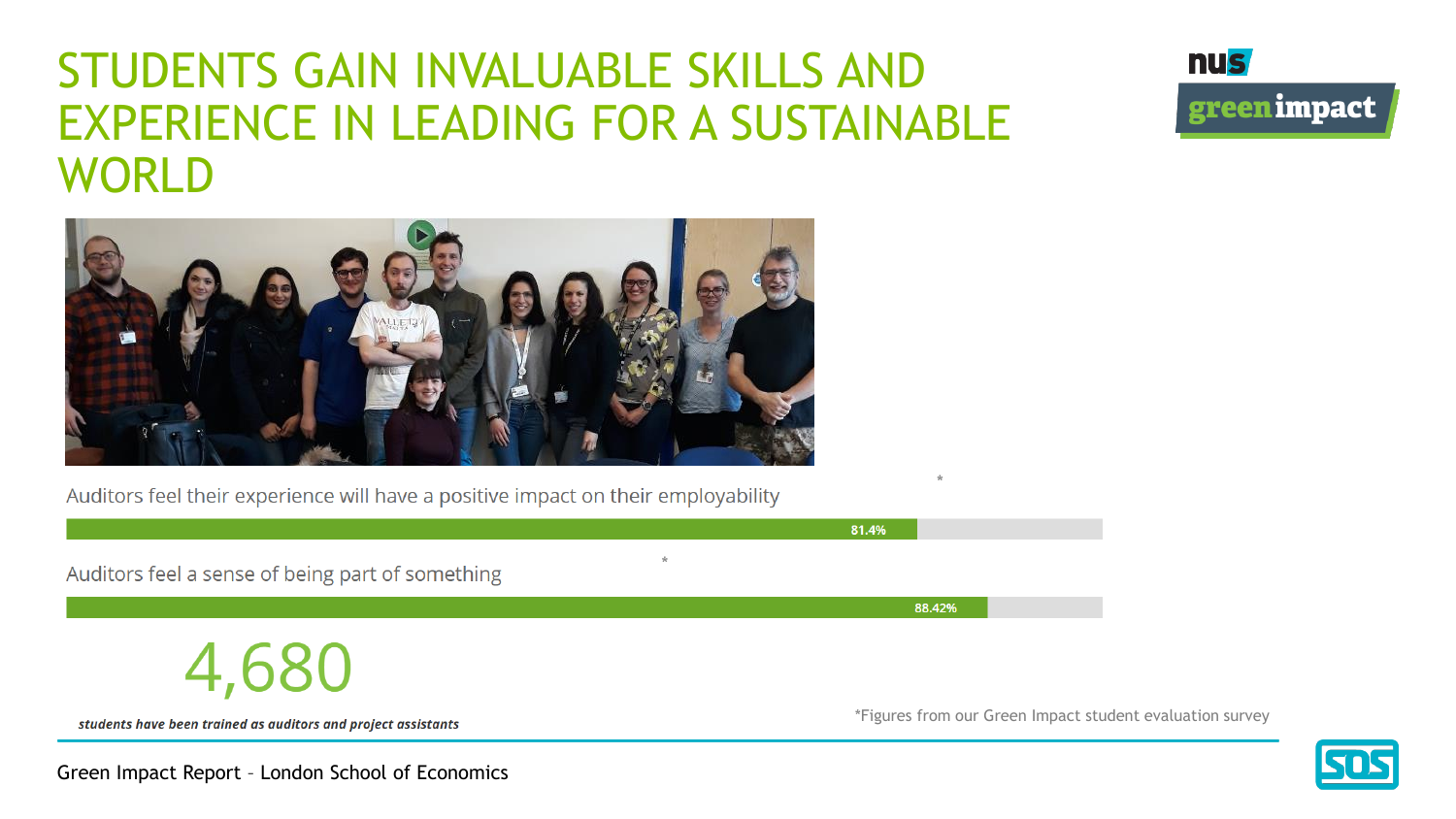### PARTICIPANTS ARE EMPOWERED TO DO MORE



**Since 2007, we have seen great impacts as a result of the programme**





Green Impact Report - London School of Economics **Figures 1998** \*Figures from our Green Impact team participant evaluation survey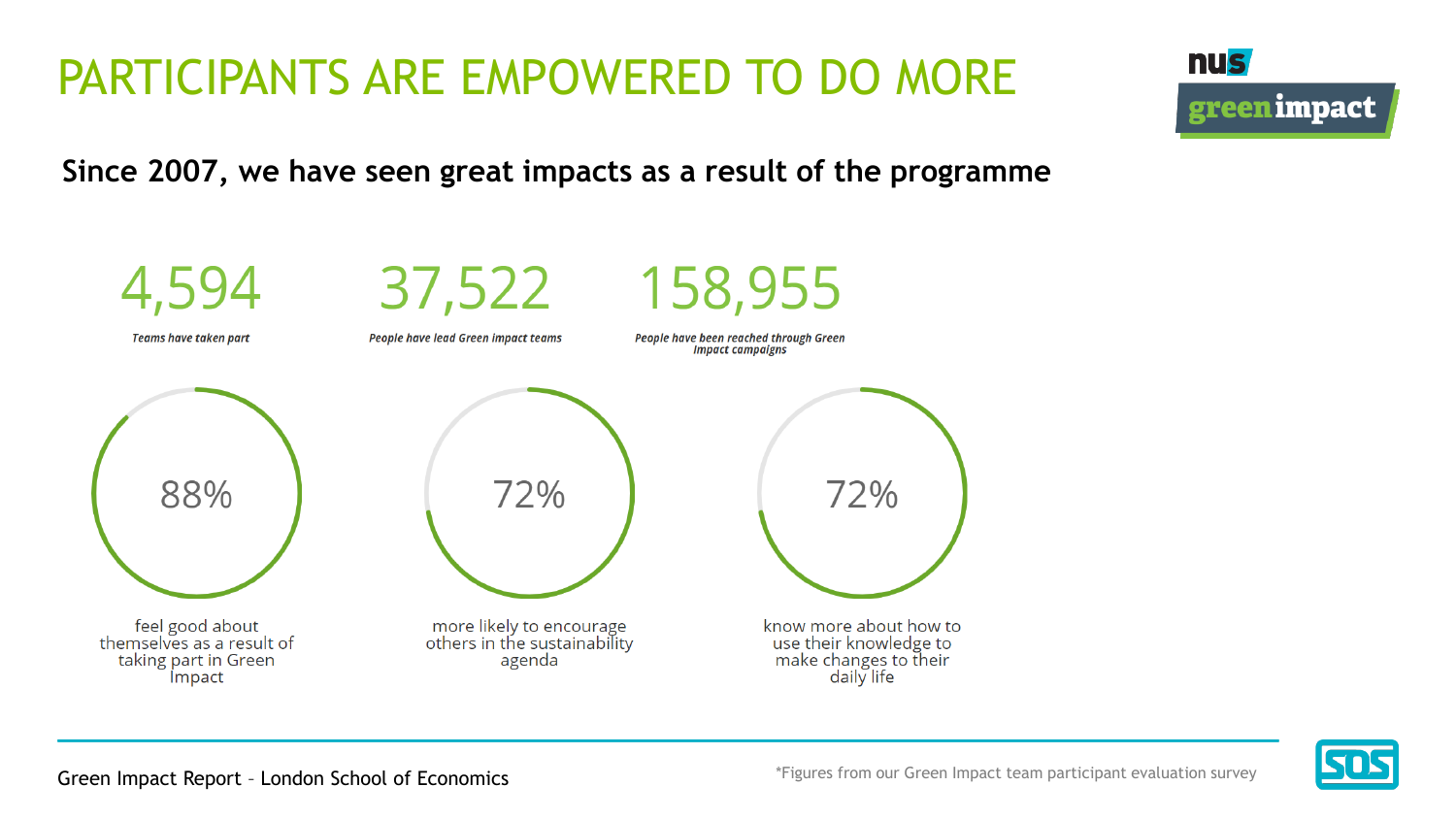



**Last year nationally, Green Impact has:**



Been used by **377** organisations ranging from students' unions to NHS Trusts

Engaged **29,980** people in sustainability and social justice issues

Provided **853** students with training and development opportunities

Been made up of **828** teams

Seen **28,531** actions completed, 15,825 as a direct result of the programme

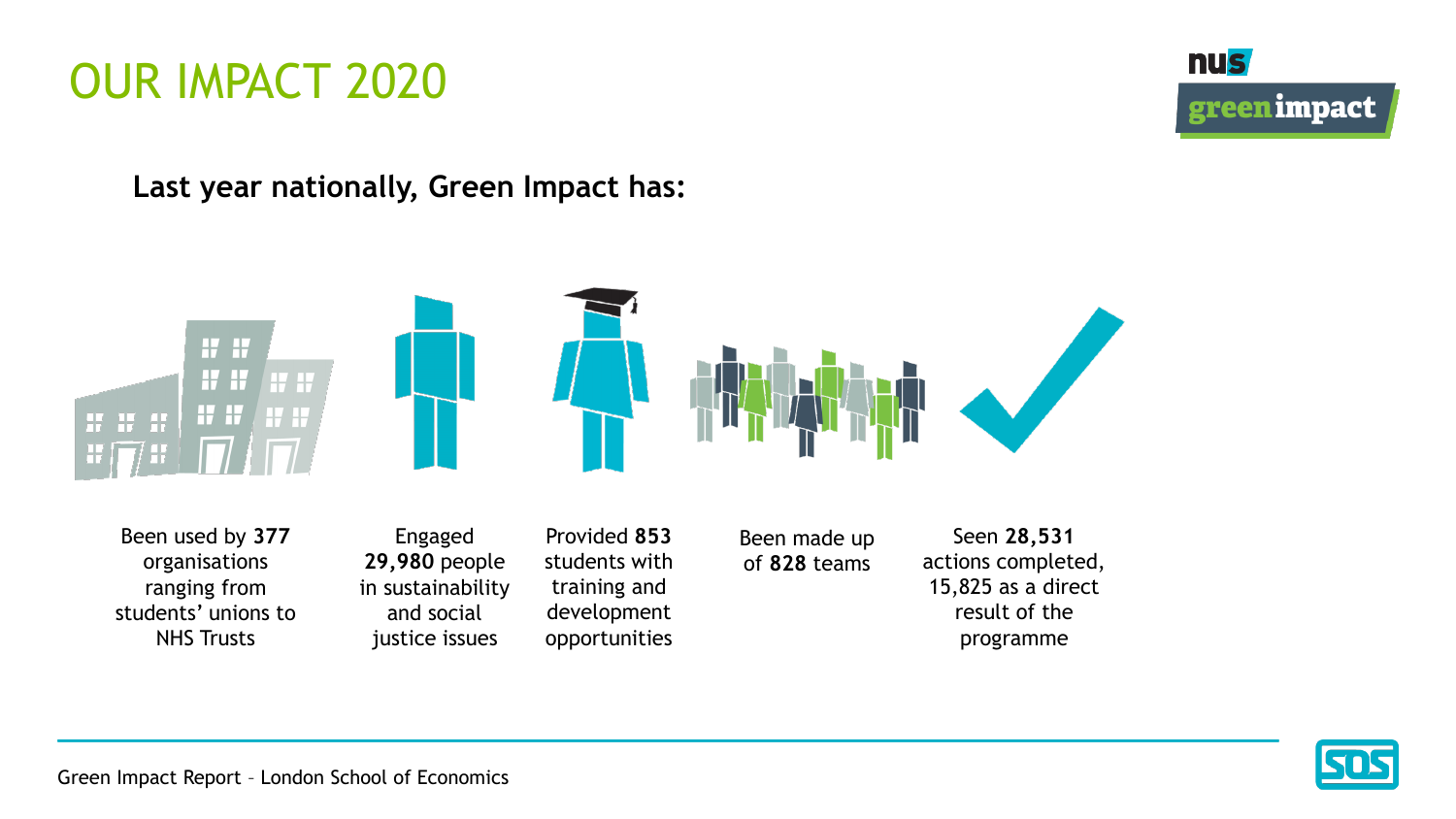# **GREEN IMPACT AT LSE 2020-21**

### **LSE have the longest running Green Impact programme in the world.**

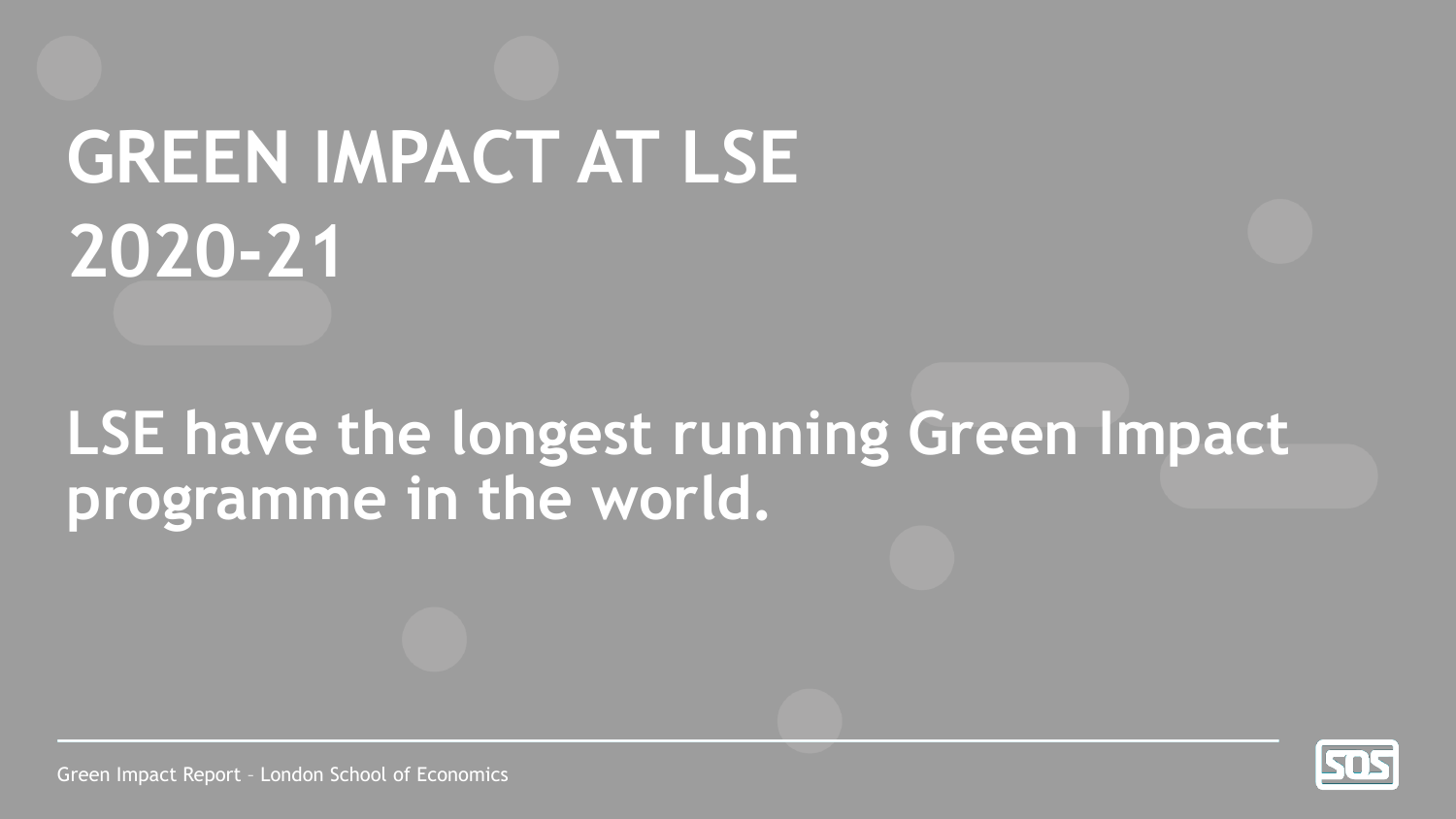### YOUR ENGAGEMENT AT LSE IN 2020-21:





This year the programme was mapped against the Strategic Plan.

Despite being in its 12th year, the programme still engaged new participants and provided a new challenge for existing teams.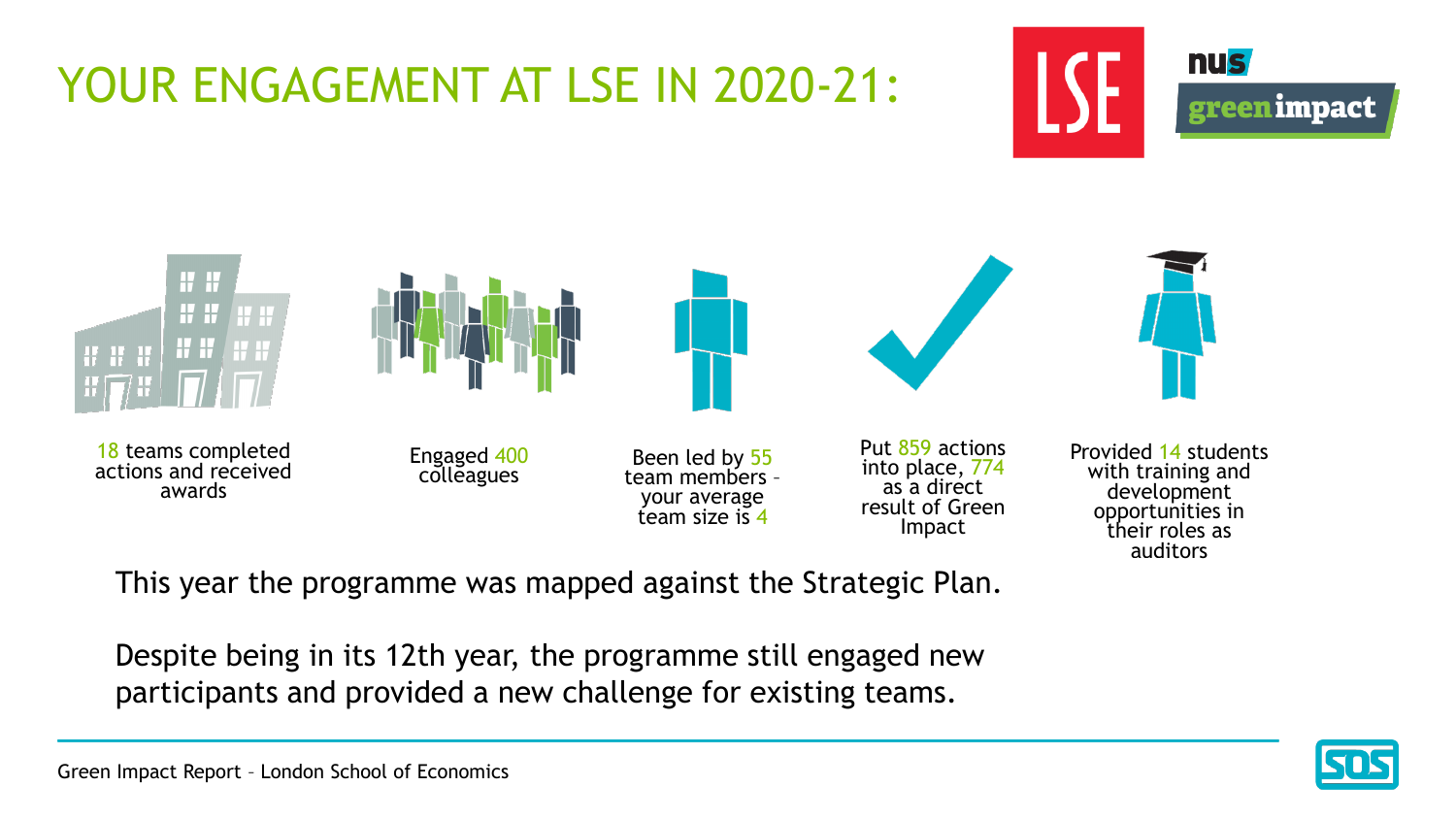### YOUR IMPACT





Every team is at a different starting point before they start Green Impact and every team implements actions in a different way. Therefore it's challenging to know exactly what the collective impact of the actions are.

Instead, we can make simple calculations to estimate the impact that combined actions may have had on both carbon reductions and financial savings.

We look at how many teams have implemented certain actions, and use calculations based on the Carbon Trust's Empower tool.

We have looked at 7 criteria within the different sections of the toolkit and what this does show is that across the whole organisation, and the whole toolkit, Green Impact is creating some pretty significant changes, not just at a team level but to carbon emissions and financial cost.

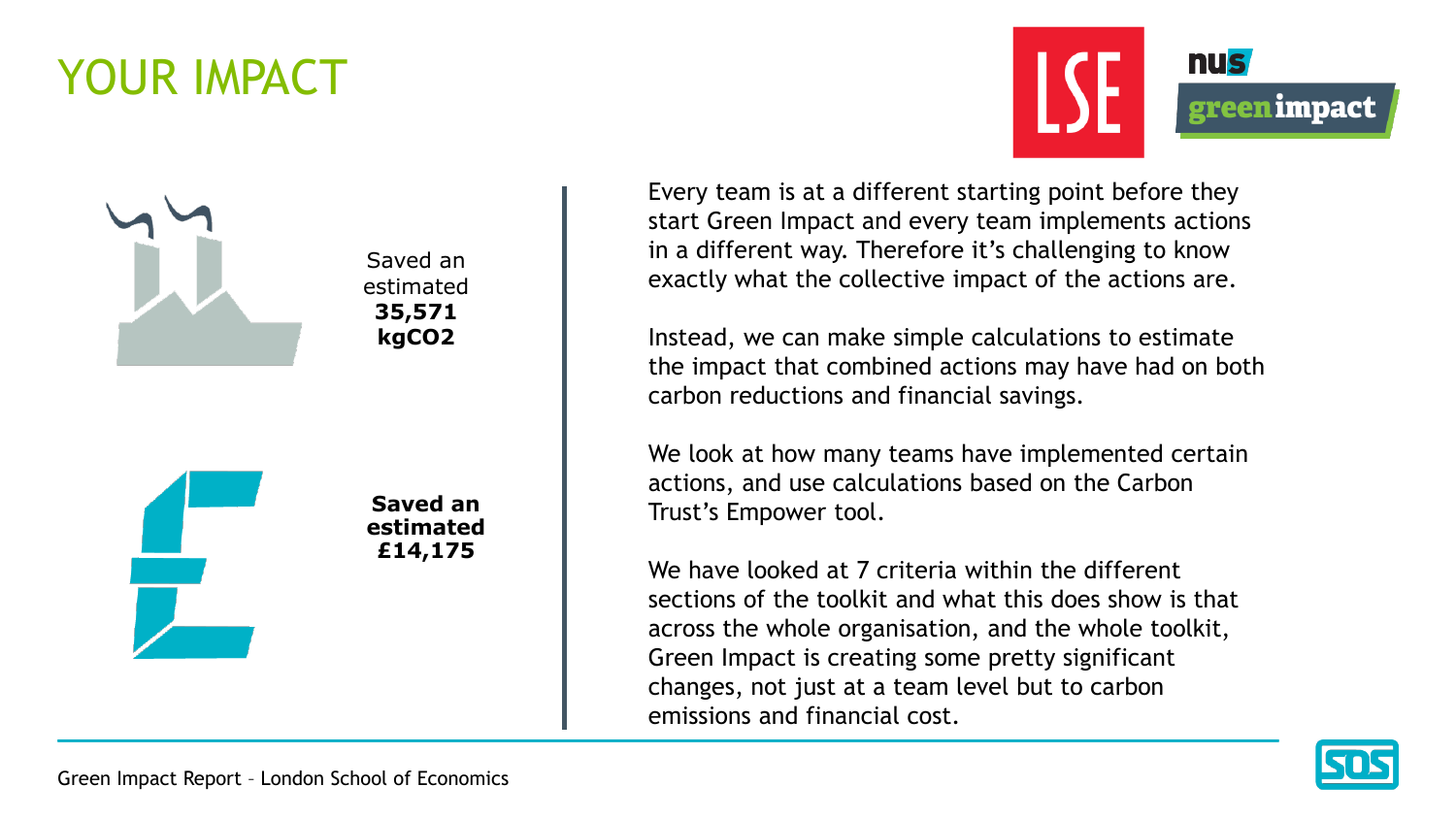#### YOUR AWARDS





Achieved 3 bronze awards



Achieved 2 silver awards



Achieved 7 gold awards



Achieved 6 platinum awards

We had an impressive range of staff from different parts of the School taking part this year, including teams in our catering outlets, halls of residences, offices and academic departments.

Some were just beginning their sustainability journey, whilst others are leading the way, innovating how sustainability can be put into practice. We supported them to gain, silver, gold, platinum and special awards.

As this has been a difficult year for many of the Green Impact teams, we were impressed by the teams who submitted for an award and all of the effort they had put in over the year.

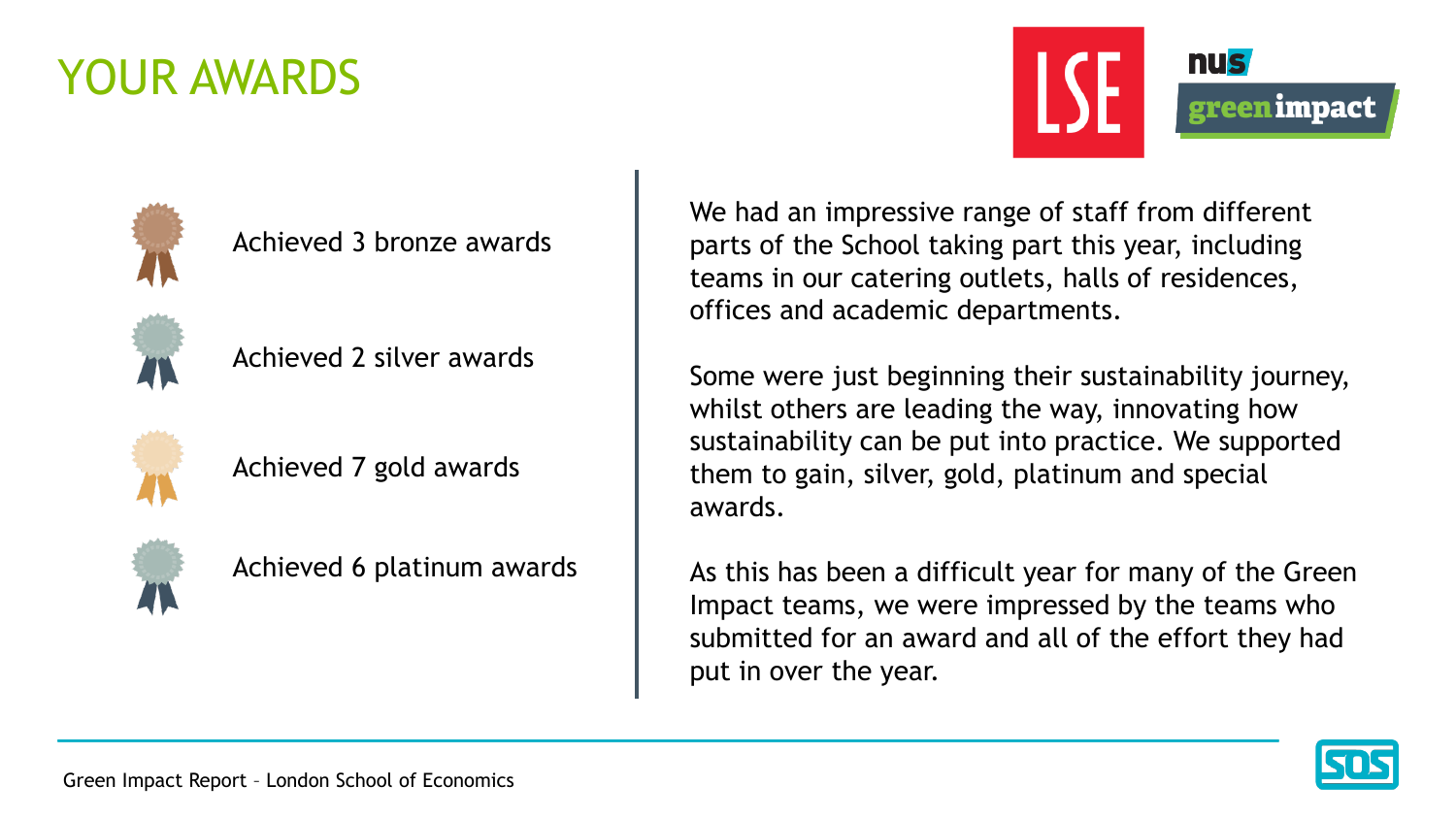#### **Flashback of Green Impact at LSE 2020-21**



**8 teams completed a project on an area of their interest.**

**10 teams organised a virtual sustainable lunch.**



**10 teams have submitted content for the Green Flash newsletter.**

**10 teams supported a local charity or community organisation.**

**11 teams checked how ethical their banks were and considered changing.**

**66% of teams organised a 'Lighting Switch Off' campaign.**





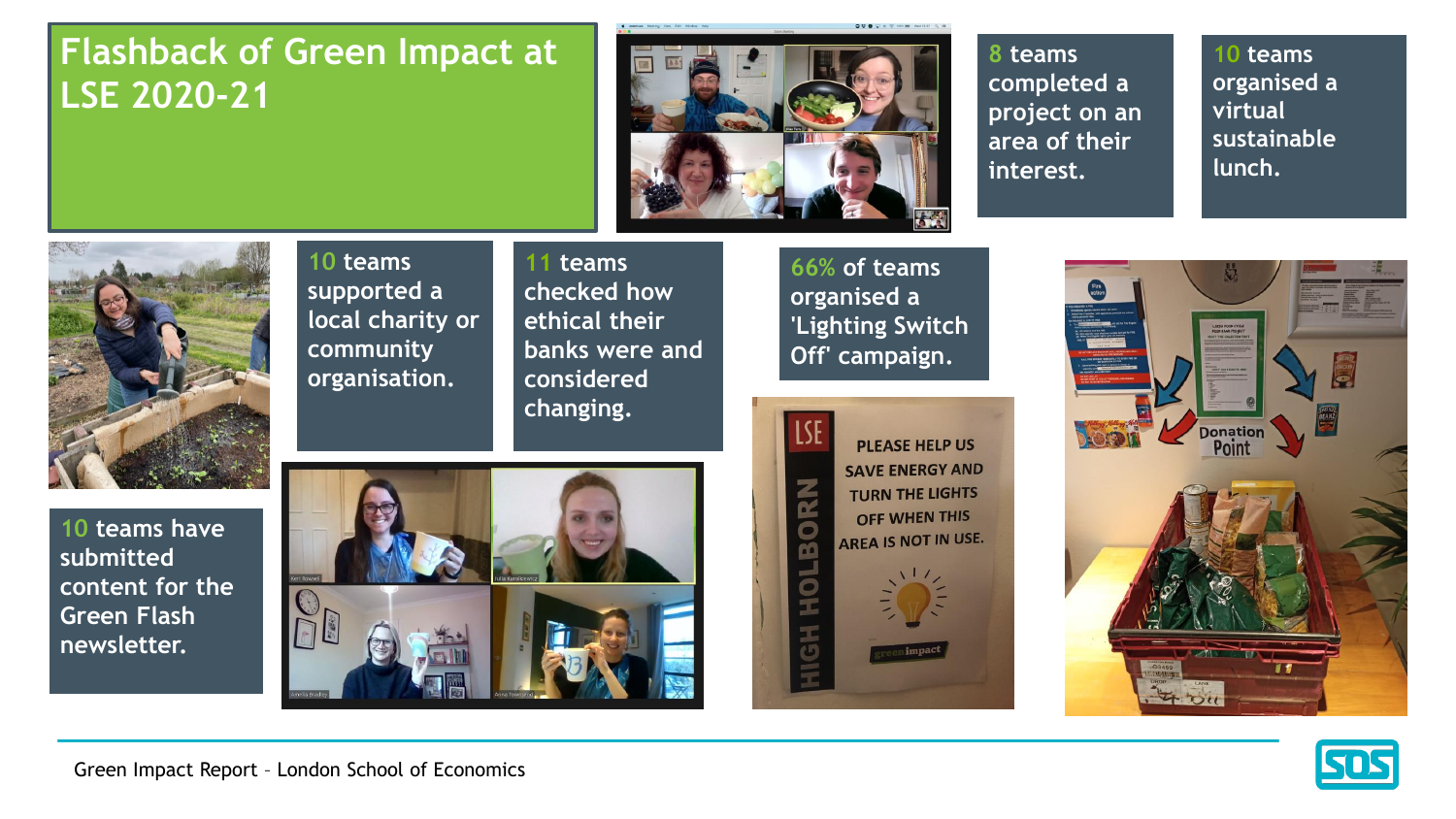### STUDENT AUDITOR FEEDBACK



"It definitely enriched my understanding of sustainability, especially the social aspect."

*"*The Green Impact team has had a truly inspiring year. The breadth and depth of their efforts in advocating for sustainable practices have been realised through their impact amongst their colleagues, let alone their contributions to their local communities"

"The audit helped me understand the real challenges faced by the team at the ground level. The determination to continue improving sustainability is definitely optimistic!"

"It's great to see the team so engaged and enjoying Green Impact activities! We're excited to see the impact that the team's sustainability focused curriculum will have on students in the coming academic year''

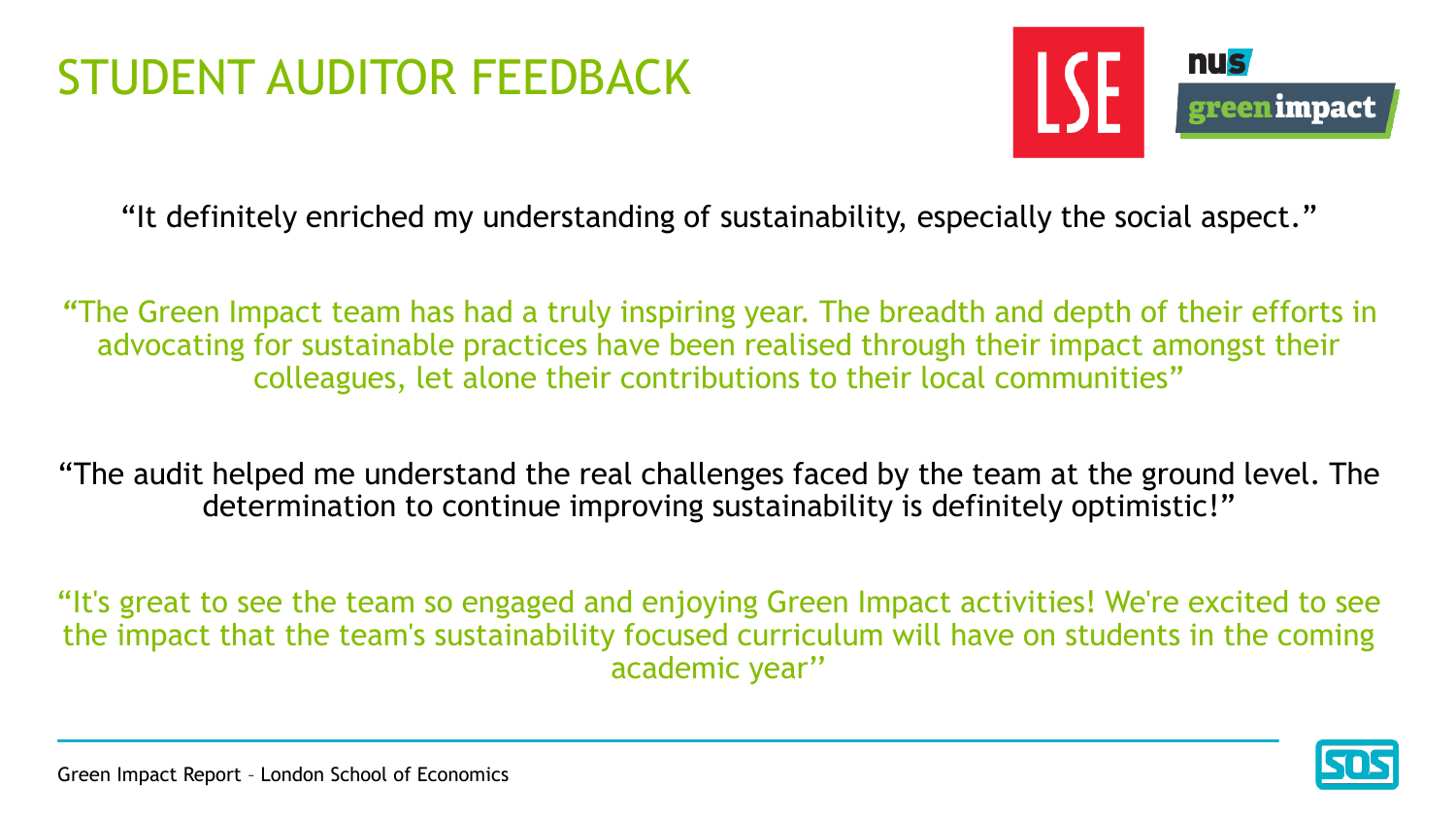



The main benefits of taking part in Green Impact are "working with colleagues, learning new things, engaging in a project that matters to the world."

*"*As we had two new staff members join just before Green Impact started, this was a way for everyone to get to know each other in a way that wasn't just about work''

"The whole team now regularly donates to food banks, and we've all taken something away and made changes from what we've learned through the programme"

"I am using what I have learned through taking part in Green Impact to put sustainability into our department's 2025 strategy, and hope to find ways to more strongly encourage people to be sustainability-minded''